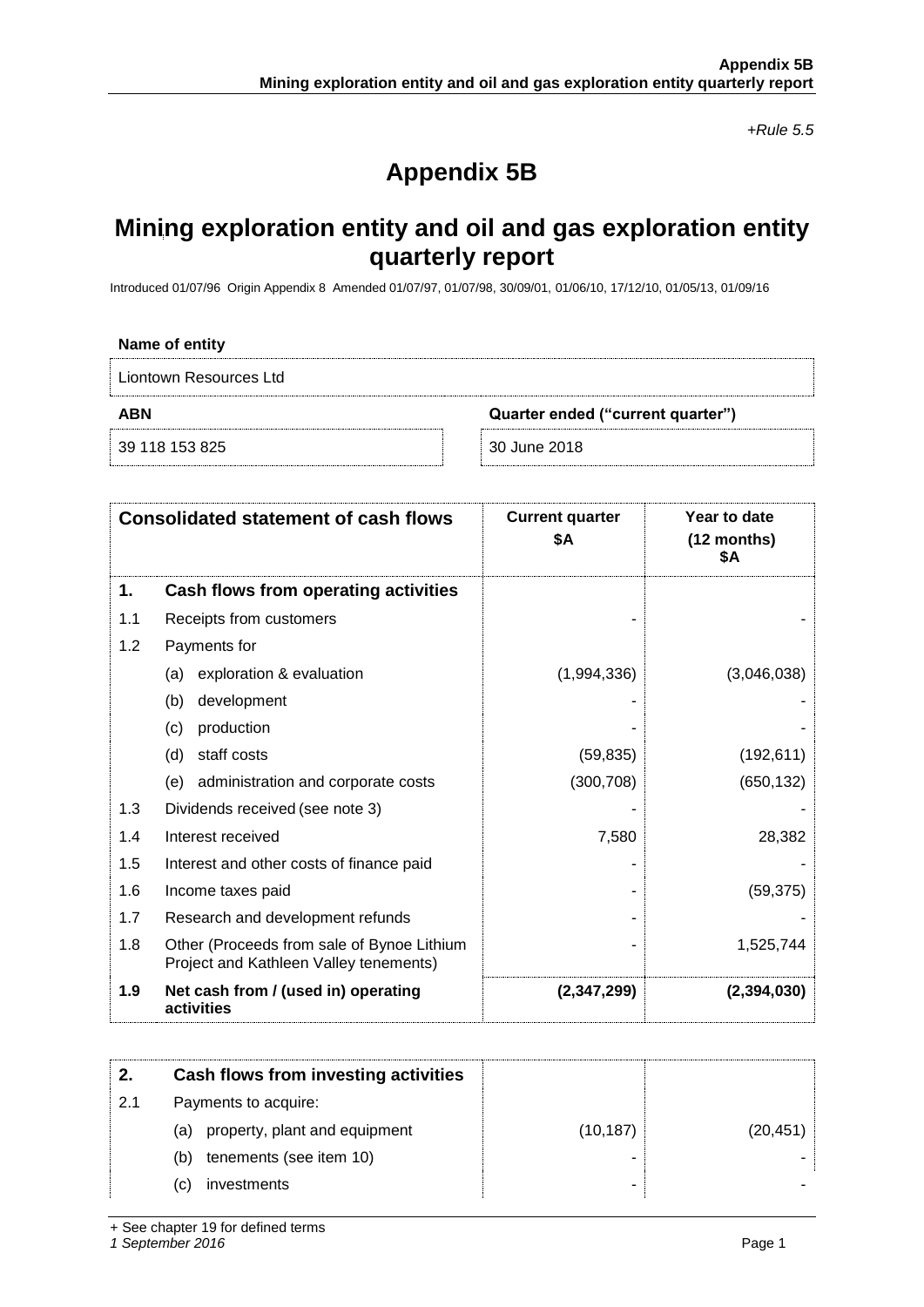|                                                                               | <b>Appendix 5B</b> |
|-------------------------------------------------------------------------------|--------------------|
| Mining exploration entity and oil and gas exploration entity quarterly report |                    |

|     | <b>Consolidated statement of cash flows</b>       | <b>Current quarter</b><br>\$Α | Year to date<br>$(12$ months)<br>\$Α |
|-----|---------------------------------------------------|-------------------------------|--------------------------------------|
|     | (d)<br>other non-current assets                   |                               |                                      |
| 2.2 | Proceeds from the disposal of:                    |                               |                                      |
|     | property, plant and equipment<br>(a)              |                               | 2,879                                |
|     | (b)<br>tenements (see item 10)                    |                               |                                      |
|     | (c)<br>investments                                |                               | 988,866                              |
|     | (d)<br>other non-current assets                   |                               |                                      |
| 2.3 | Cash flows from loans to other entities           | (7, 717)                      | (7, 717)                             |
| 2.4 | Dividends received (see note 3)                   |                               |                                      |
| 2.5 | Other (provide details if material)               | (1,930)                       | (1,930)                              |
| 2.6 | Net cash from / (used in) investing<br>activities | (19, 834)                     | 981,647                              |

| 3.   | Cash flows from financing activities                                           |            |            |
|------|--------------------------------------------------------------------------------|------------|------------|
| 3.1  | Proceeds from issues of shares                                                 | 3,050,000  | 3,050,000  |
| 3.2  | Proceeds from issue of convertible notes                                       |            |            |
| 3.3  | Proceeds from exercise of share options                                        |            | 26,250     |
| 3.4  | Transaction costs related to issues of<br>shares, convertible notes or options | (200, 022) | (202, 044) |
| 3.5  | Proceeds from borrowings                                                       |            |            |
| 3.6  | Repayment of borrowings                                                        |            |            |
| 3.7  | Transaction costs related to loans and<br>borrowings                           |            |            |
| 3.8  | Dividends paid                                                                 |            |            |
| 3.9  | (1) Share Application monies held on trust<br>(see notes to cash flow below)   |            |            |
|      | (2) Bank Guarantee                                                             |            |            |
| 3.10 | Net cash from / (used in) financing<br>activities                              | 2,849,978  | 2,874,206  |

|     | Net increase / (decrease) in cash and<br>cash equivalents for the period |             |             |
|-----|--------------------------------------------------------------------------|-------------|-------------|
| 4.1 | Cash and cash equivalents at beginning of<br>period                      | 2,374,063   | 1,415,600   |
| 4.2 | Net cash from / (used in) operating<br>activities (item 1.9 above)       | (2,347,299) | (2,394,030) |
| 4.3 | Net cash from / (used in) investing activities<br>(item 2.6 above)       | (19, 834)   | 961,647     |
| 4.4 | Net cash from / (used in) financing activities<br>(item 3.10 above)      | 2,849,978   | 2,874,206   |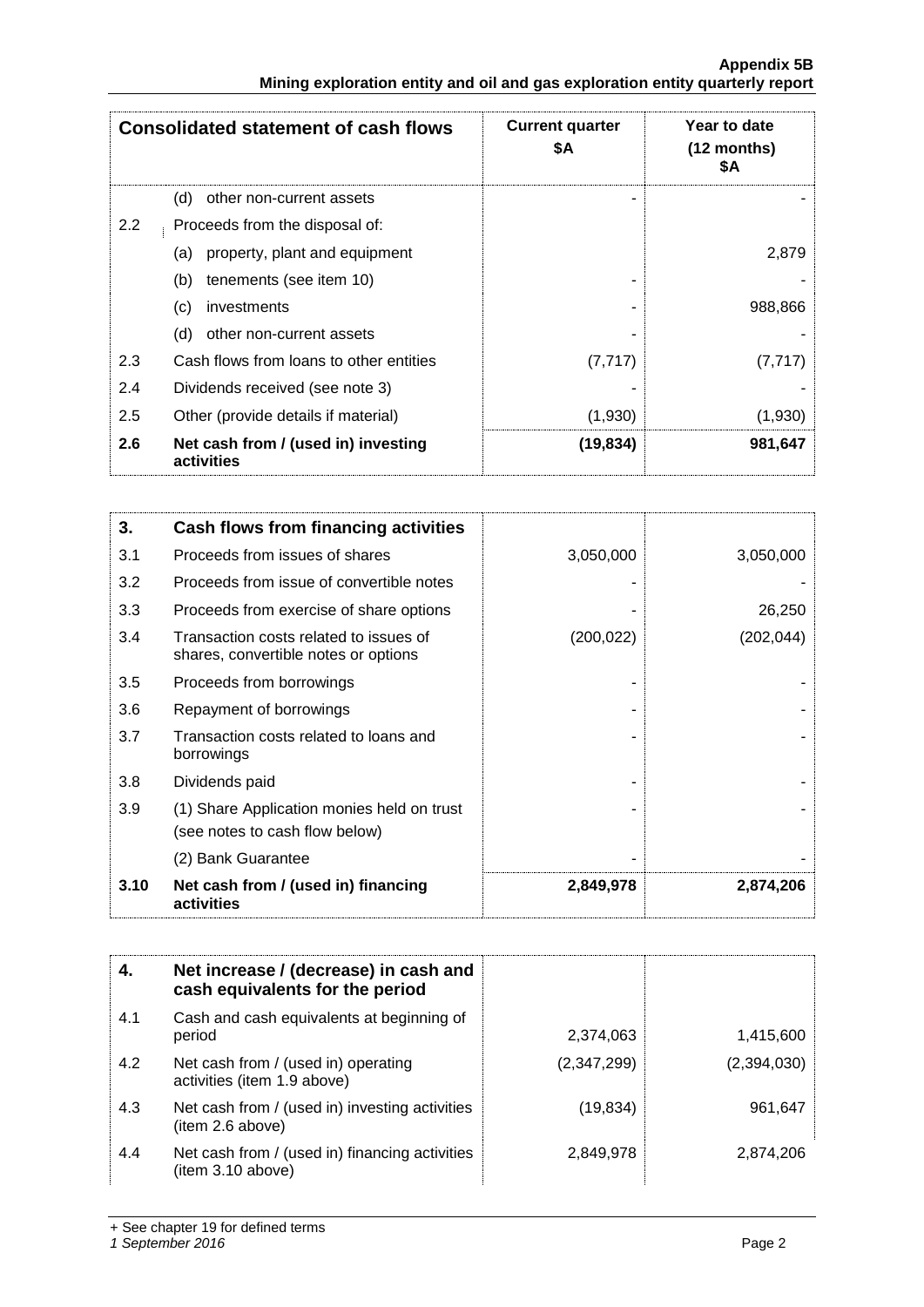#### **Appendix 5B Mining exploration entity and oil and gas exploration entity quarterly report**

|     | <b>Consolidated statement of cash flows</b>          | <b>Current quarter</b><br>\$A | Year to date<br>(12 months) |
|-----|------------------------------------------------------|-------------------------------|-----------------------------|
| 4.5 | Effect of movement in exchange rates on<br>cash held | (164)                         |                             |
| 4.6 | Cash and cash equivalents at end of<br>period        | 2,856,744                     | 2,856,744                   |

| 5.  | Reconciliation of cash and cash<br>equivalents<br>at the end of the quarter (as shown in the<br>consolidated statement of cash flows) to the<br>related items in the accounts | <b>Current quarter</b><br>\$Α | <b>Previous quarter</b><br>\$Α |
|-----|-------------------------------------------------------------------------------------------------------------------------------------------------------------------------------|-------------------------------|--------------------------------|
| 5.1 | Bank balances                                                                                                                                                                 | 2,856,744                     | 2,374,063                      |
| 5.2 | Call deposits                                                                                                                                                                 |                               |                                |
| 5.3 | <b>Bank overdrafts</b>                                                                                                                                                        |                               |                                |
| 5.4 | Other                                                                                                                                                                         |                               |                                |
| 5.5 | Cash and cash equivalents at end of<br>quarter (should equal item 4.6 above)                                                                                                  | 2,856,744                     | 2,374,063                      |
|     | Notes to cash flow                                                                                                                                                            |                               |                                |
| 6.  | Payments to directors of the entity and their associates                                                                                                                      |                               | <b>Current quarter</b><br>\$Α  |
| 6.1 | Aggregate amount of payments to these parties included in item 1.2                                                                                                            |                               | 101,521                        |

- 6.2 Aggregate amount of cash flow from loans to these parties included in item 2.3
- 6.3 Include below any explanation necessary to understand the transactions included in items 6.1 and 6.2

Item 6.1 consists of the contractor fees and salary and superannuation paid to the Managing Director and related parties (\$72,699), Directors fees, PAYG and superannuation for non-executive directors for the current quarter (\$28,822).

| 7.  | Payments to related entities of the entity and their<br>associates                | <b>Current quarter</b><br>\$Α |
|-----|-----------------------------------------------------------------------------------|-------------------------------|
| 7.1 | Aggregate amount of payments to these parties included in item 1.2                | 33,000                        |
| 7.2 | Aggregate amount of cash flow from loans to these parties included<br>in item 2.3 |                               |

7.3 Include below any explanation necessary to understand the transactions included in items 7.1 and 7.2

Item 7.1 represents service charges paid to Chalice Gold Mines Ltd (a director related entity) for the provision of corporate services, office rent and technical personnel.

-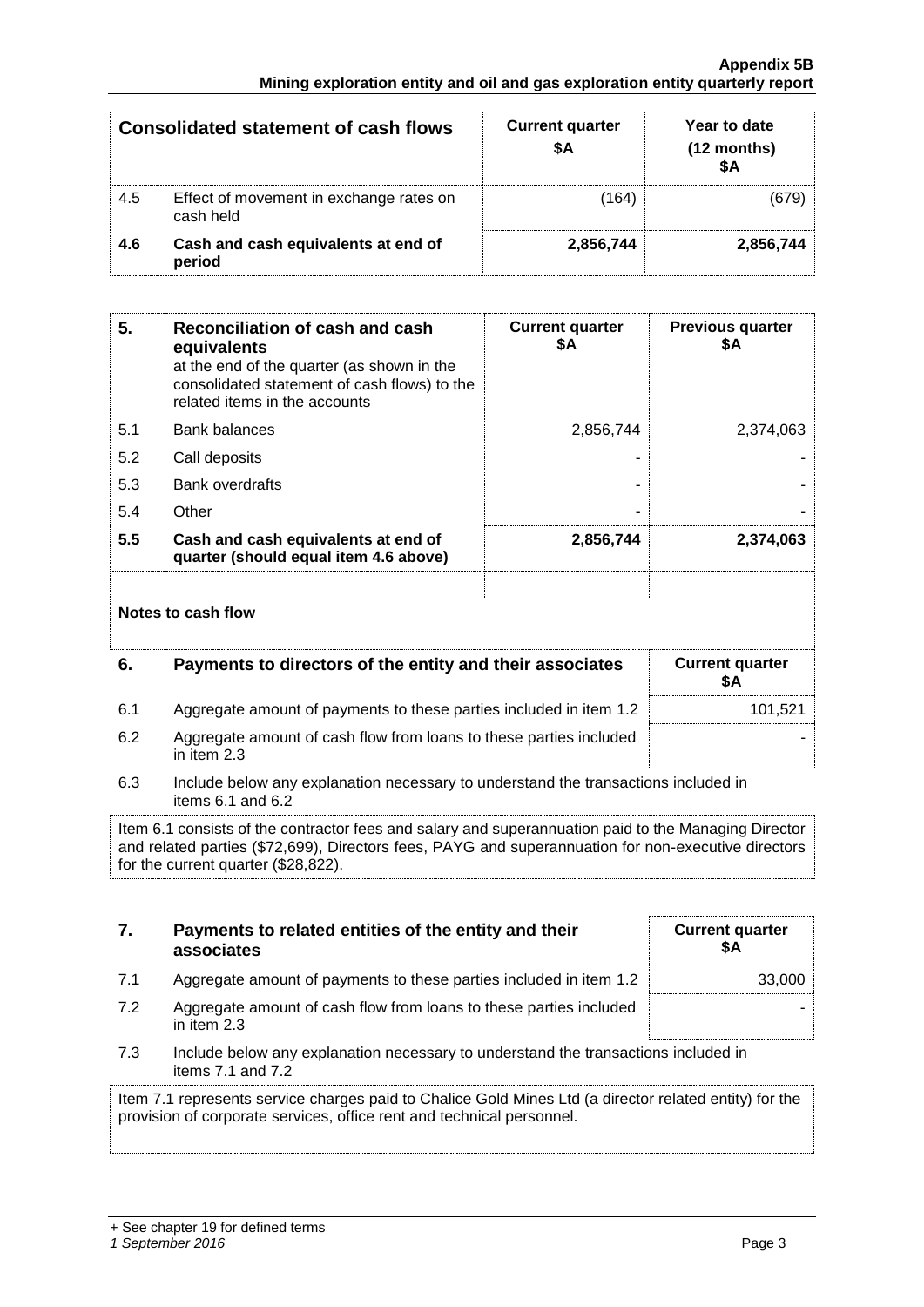| 8.                 | <b>Financing facilities available</b><br>Add notes as necessary for an<br>understanding of the position | <b>Total facility amount</b><br>at quarter end<br>SΑ | Amount drawn at<br>quarter end<br>SΑ |
|--------------------|---------------------------------------------------------------------------------------------------------|------------------------------------------------------|--------------------------------------|
| 8.1                | Loan facilities                                                                                         | -                                                    |                                      |
| 8.2                | Credit standby arrangements                                                                             | -                                                    |                                      |
| 8.3                | Other (please specify)                                                                                  | -                                                    |                                      |
| $\Omega$ $\Lambda$ | loclude helow a description of each facility above including the lender interest rate and               |                                                      |                                      |

8.4 Include below a description of each facility above, including the lender, interest rate and whether it is secured or unsecured. If any additional facilities have been entered into or are proposed to be entered into after quarter end, include details of those facilities as well.

| 9.  | <b>Estimated cash outflows for next quarter</b> | \$Α       |
|-----|-------------------------------------------------|-----------|
| 9.1 | Exploration and evaluation                      | 1,300,000 |
| 9.2 | Development                                     |           |
| 9.3 | Production                                      |           |
| 9.4 | Staff costs                                     | 50,000    |
| 9.5 | Administration and corporate costs              | 200,000   |
| 9.6 | Other (provide details if material)             |           |
| 9.7 | <b>Total estimated cash outflows</b>            | 1,550,000 |